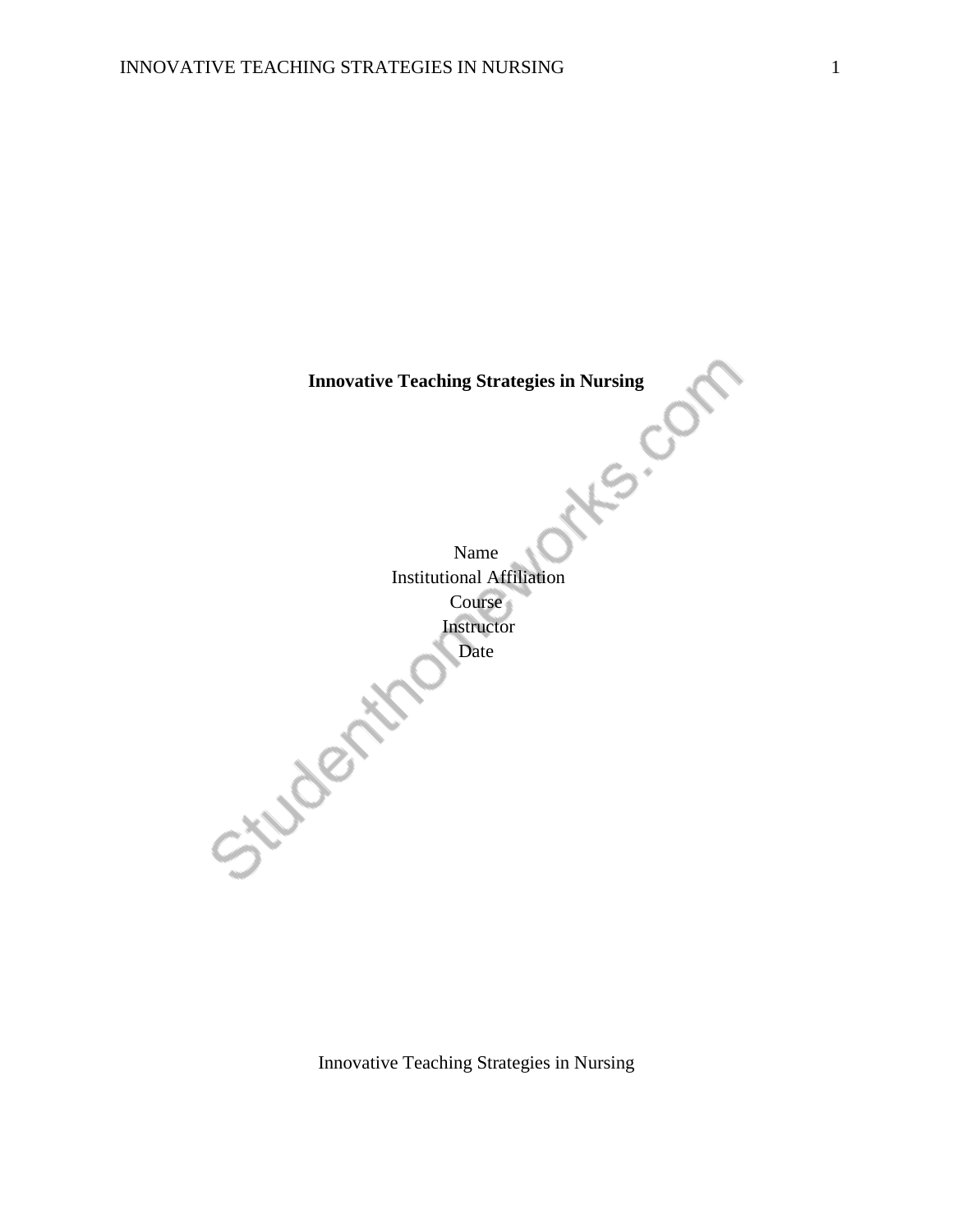Nursing education entails both practical and theoretical training to help nursing students to adapt to their professional roles and responsibilities. Most students in nursing colleges can be referred to as adults. Their educational needs may differ with those of high school and elementary students. From this aspect, they require an educational model that aligns with adult needs (Elkin et al., 2016). The paper focuses on evaluating a group of learners. This activity focuses on providing a background for the development of suitable teaching strategies. Basing on this, the teaching strategies for the groups are opined to be helpful in teaching the QSEN **Competency** 

# **The Chosen QSEN Competency**

QSEN competencies focus on different aspects of healthcare. However, they help in improving the students' knowledge, skills, and attitudes towards their roles and responsibilities. The educator focuses on teaching learners about patient-centered care competency. This competency requires training students to understand that patients are at the center of healthcare practice. The education makes nursing students to base their decisions on the patients' preferences (Glickman et al., 2020). They are taught about different ways of enhancing coordinated care and respect to the patients. In terms of knowledge, the learning process will offer information on patient preferences, coordination, physical comfort, and involvement of families. In terms of skills, the students will be taught about different values and communication skills. Lastly, regarding attitude, the students will be taught about issues such as respect, kindness, and valuing of their expertise (Crabtree et al., 2016).

#### **Evaluation of the Learning Group**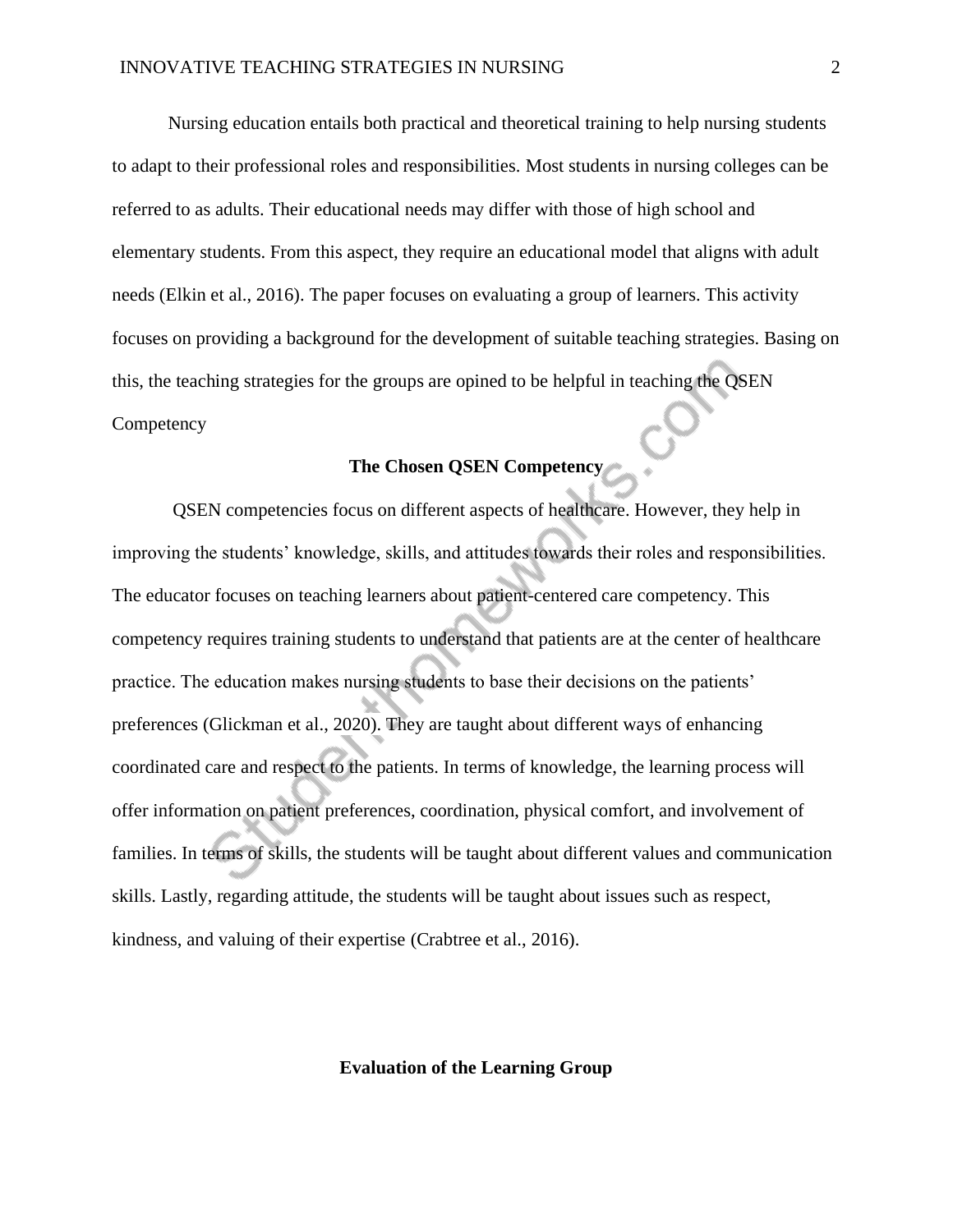The learning group consists of eight members with clinical experience of less than six months. The group is multicultural in nature, hence requires a sensitive approach when teaching the members. The members are between 22 and 26 years. In terms of gender, the group is mixed as it entails four female and 4 male members. However, all the members work in the same department, thus they have similar educational needs. However, the learners have different preferences for learning styles. About 3 members of the group prefer visual learning. It is also viewed that 2 members of the group prefer verbal learning. The remaining 3 members prefer aural learning. This shows that different teaching strategies may be required (Tun, 2019).

The group members are in an environment that fosters learning. The department is not much busy and does not have a lot of noise. Since all the members are in the department, they can consult with each other to improve their learning experience. Since the group members are adults, they are viewed to have a higher sense of direction and organization. They also have suitable experience to foster their learning experience. When goals are set, the group members will be more likely to focus on them. The members also have a high need of understanding the relevance of some information. Adults also tend to be practical. Therefore, they are more likely to be comfortable with education that improves their skills rather than their knowledge. They are open to modern techniques of health education (Tun, 2019).

# **Suitable Educational Strategies for the Group**

#### **Problem-Based Learning**

This strategy is a strategy that enhances active learning of students. It provides case scenarios of different problems for the learners to gauge their skills in handling them. The approach focuses on improving students' critical thinking skills as well as enhancing their efficiency to meet their roles and responsibilities. Cumulative knowledge on actual problems is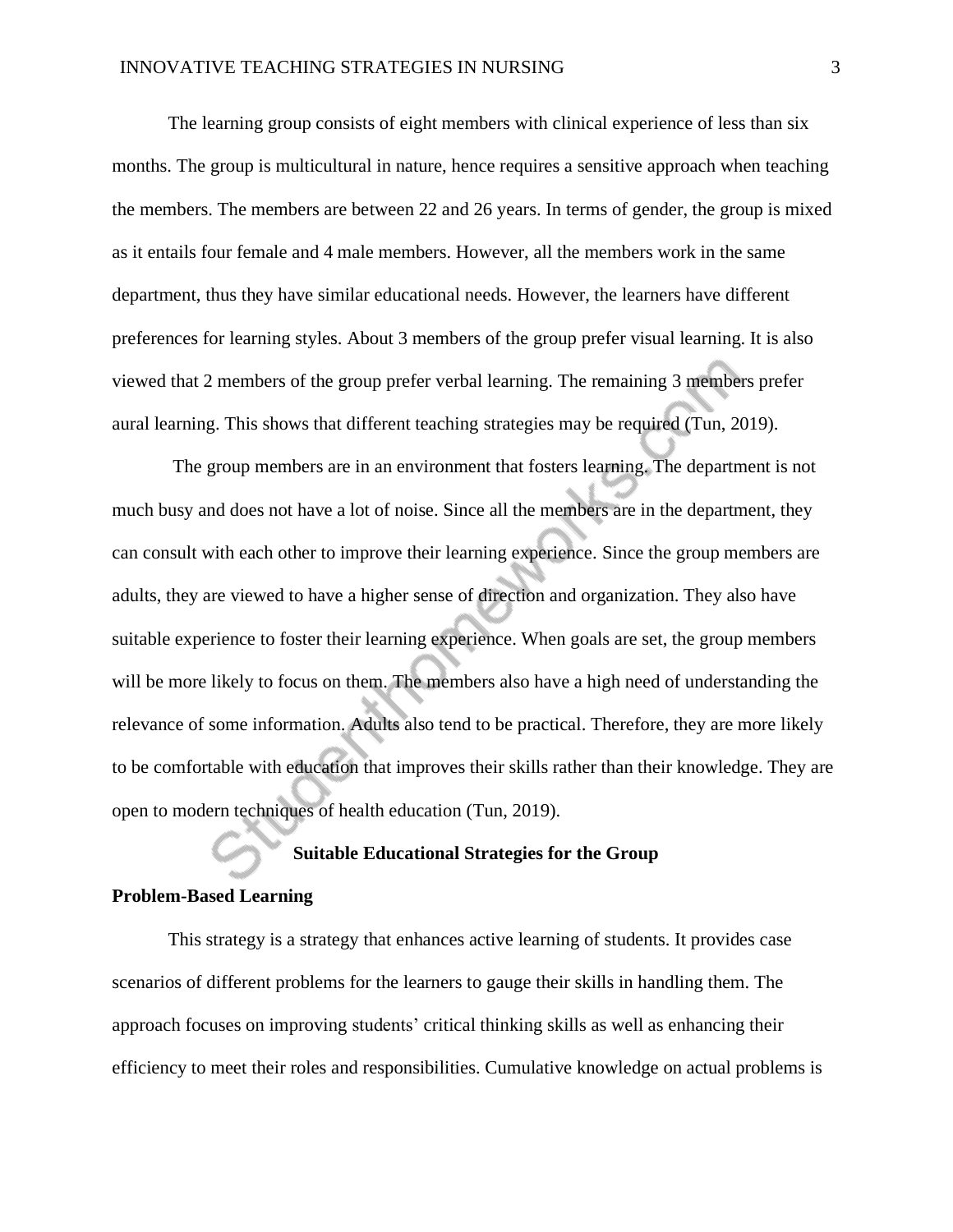enhanced using the approach. This approach aligns with the students' abilities as it does not require a lot of motivation. Moreover, it also aligns with the principle of self-direction in adults. By this, the students will be able to apply the approach with minimum supervision (Sharma, 2017).

Problem-handling approach is also observed to be efficient in handling students from different cultural backgrounds. Rather than communicating with them often, the instructor is able to provide assignments with minimum interactions. This aspect tends to reduce incidences of cultural bias. The approach is also flexible as it can align with the different learning strategies that the students have. For example, the educator may opt to utilize video or audio techniques in solving real-life problems. This approach may also be viewed to provide ready skills to improve the students skills in working in their department (Sharma, 2017).

## **E-Learning**

E-learning is a web-based technique for teaching different types of learners. The approach is suitable in scenarios where the educator is far from the students. It involves the applications of aspects such as video-conferencing to provide education to students. This feature helps educators to demonstrate how different procedures may be applied. Tele-teaching is a form of e-learning that can help the students to interact well with the educator. The approach aligns with the learners' needs as it is student-oriented in nature. This helps learners to discover a lot of things regarding their required knowledge, skills, and attitudes (Leighton et al., 2018).

Since the students are all found in the same department, the e-learning strategy may provide experience of a classroom scenario. Therefore, the students may feel comfortable when attending the lessons. This method is also relevant to the students as it entails modern forms of health education. From this perspective, it provides a suitable background for applying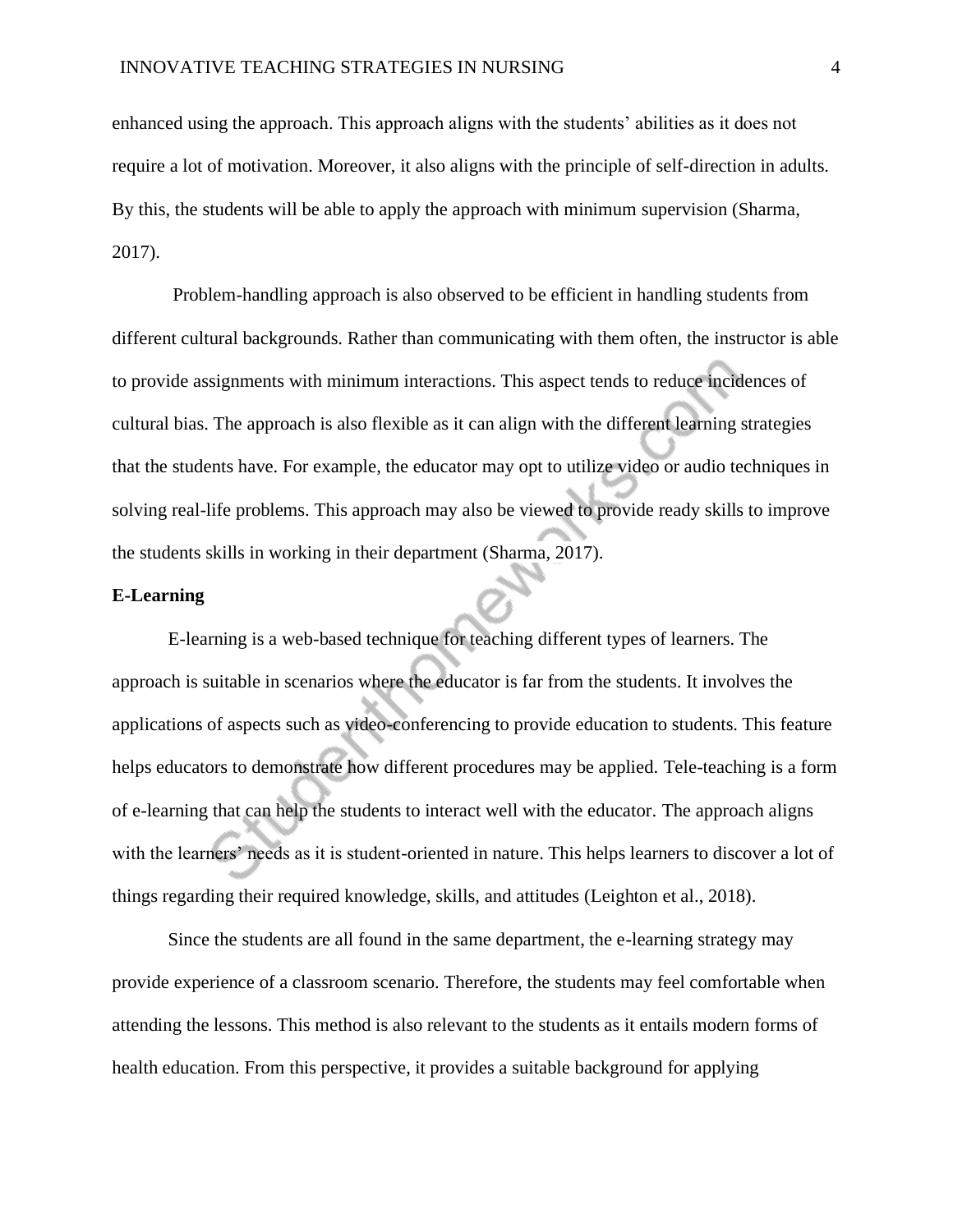technological aspects when interacting with patients. E-learning also promotes the use of research as the students can use different applications to store different evidence-based information. Therefore, it is opined to improve the learners' skills in meeting the QSEN competency (Leighton et al., 2018).

## **Simulation**

Simulation refers to a teaching strategy that focuses on depicting real situations with guided experiences. They are interactive in nature and attempt to provide authentic solutions to different problems. Some of the ways that this method can be applied is through the use of computer and video simulations. This approach is useful in teaching bout new concepts. It is also helpful in challenging adult learners to reduce their misconceptions. It is viewed to encourage higher-order learning, thus making students to develop critical thinking skills. These skills are useful for the students as they help them to find new ways of interacting with patients during care (Sharma, 2017).

Research shows that students who utilize this approach have higher chances of understanding their concepts that in traditional lecture. Therefore basing on their little clinical experience, the learners will improve their perception of their competence. During the preparation, the simulations will be tied to the process' goals. It will also utilize different supporting materials to improve the students' learning experience. The approach will align with the students' environment to ensure that the students are comfortable to attain better knowledge, skills, and attitudes regarding their competency requirements (Sharma, 2017).

#### **Conclusion**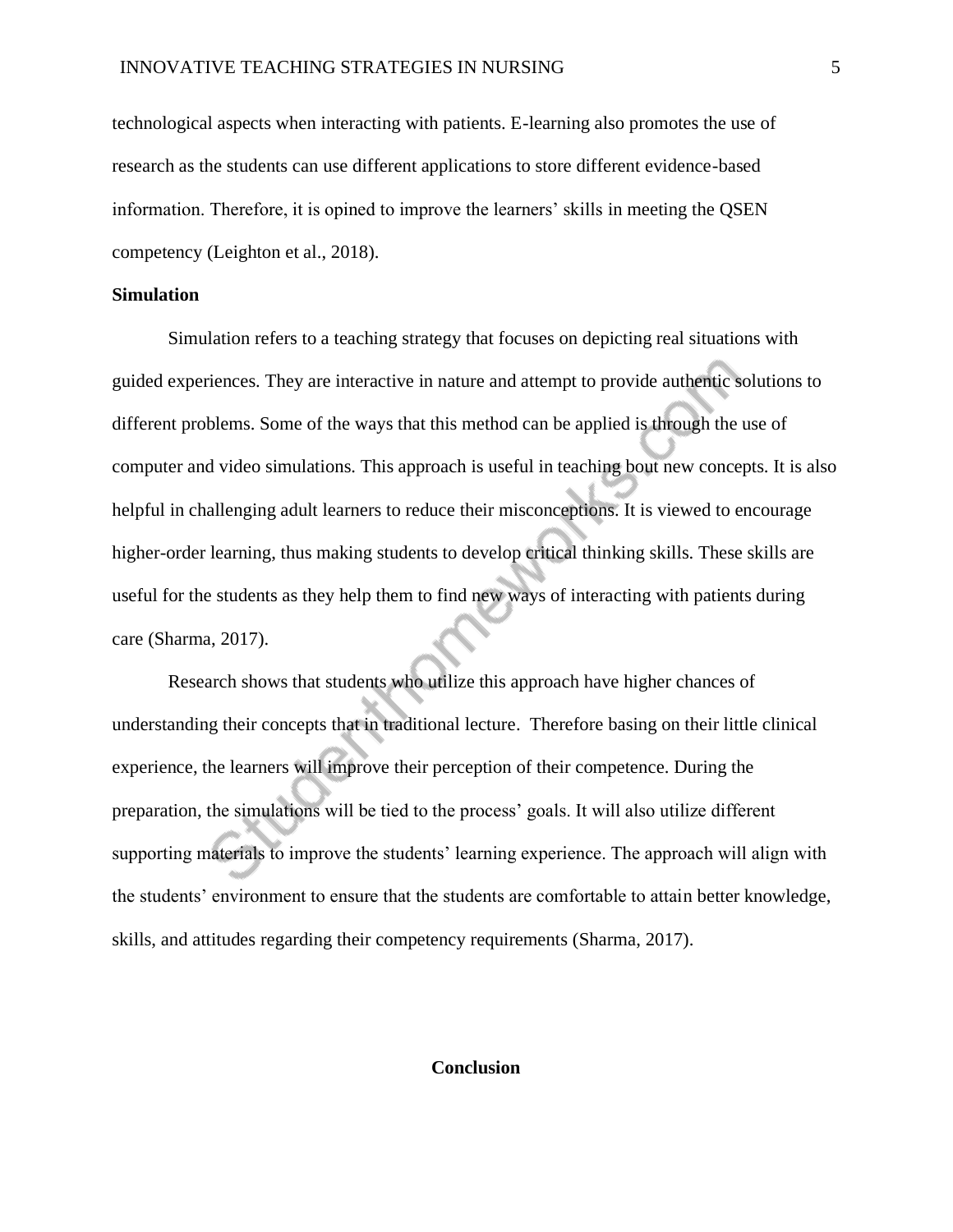Nursing education is an important aspect of healthcare practice. It provides knowledge and skills on how to handle different scenarios. This makes it easier for nursing students to align their skills to their roles and responsibilities in facilities. The paper shows that patient-centered care is an important competency for learners. Assessment of learners is viewed to help nursing educators to develop reliable strategies that meet the students' needs. The learning group is depicted to be diverse in nature. Its needs are shown to be met by problem-solving, e-learning,<br>and simulation strategies.<br>and simulation strategies. and simulation strategies.

**References**